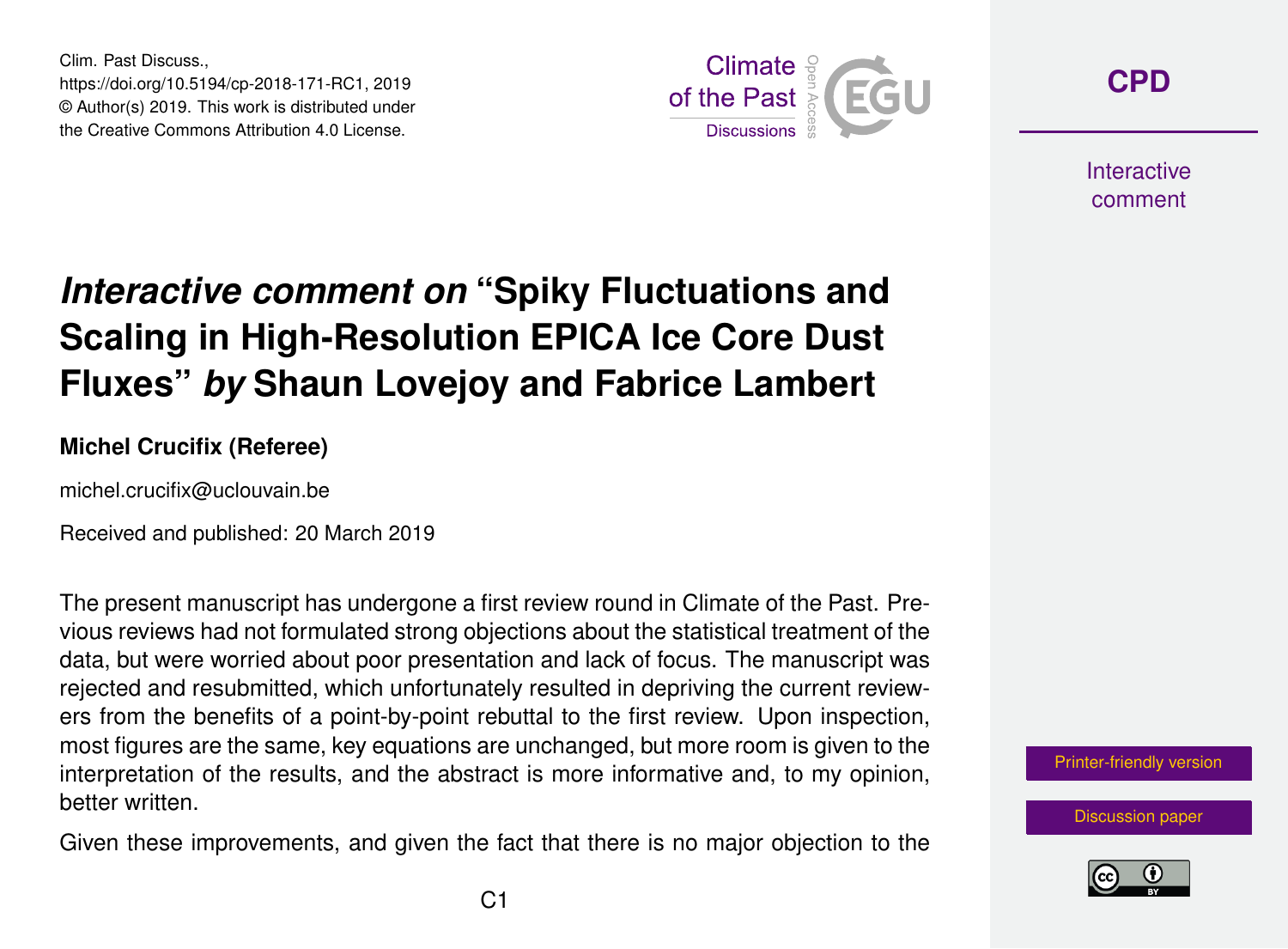interest of the statistical approach (see however specific comments below), the study should be published. This said, the authors may want to seize the opportunity of this review to clarify or perhaps improve a few zones of discomfort that, I think, has somewhat hindered the reception of their recent works.

First, something needs to be done about graphics. There are many problems. To cite but a few: vertical axes with different tick marks have been superimposed (Figures 4 and 5), labels show aberrant disproportions caused by vertical stretching (many figures), numbers alignment is sometimes inconsistent (horizontal axis on Figure 6), horizontal ticks seem to have been added by hand, with shadows (Figure 5), or inconsistently aligned (Figure 2), and colour legends are missing (Figure 9).

Second, it would be useful to have some estimates of the variance of estimators. Assuming a stationary signal, and given the amount of data at hand, which variance do we expect for the estimate of  $\tau_c$ , or H, or even  $C_1$  ? Figure 10 seems indeed to make it clear that there is a significant difference between  $\tau_c$  of phase 1 and 8; trends on Fig. 12 are much less obvious and having clearer ideas as to whether variations can be attributed to statistical sampling, and to non-stationarity (or at least, whether they are a sign that null-hypothesis of stationarity should be rejected), would be helpful.

I leave it to the editor whether addressing these two comments in full is a hard request, especially the second one. This brings me to the point by point comments:

- p. 2: "two extremes" : They are not "extremes". Perhaps write again: between daily and orbital time scales...
- p. 2 l. 30: "temperature record"  $\rightarrow$  "deuterium record" (especially for readers of Climate of the Past, they know that deuterium concentration and temperature are not the same )
- p. 2 l. 34: "The analysis of the dust record"  $\rightarrow$  "The dust record"

**Interactive** comment

[Printer-friendly version](https://www.clim-past-discuss.net/cp-2018-171/cp-2018-171-RC1-print.pdf)